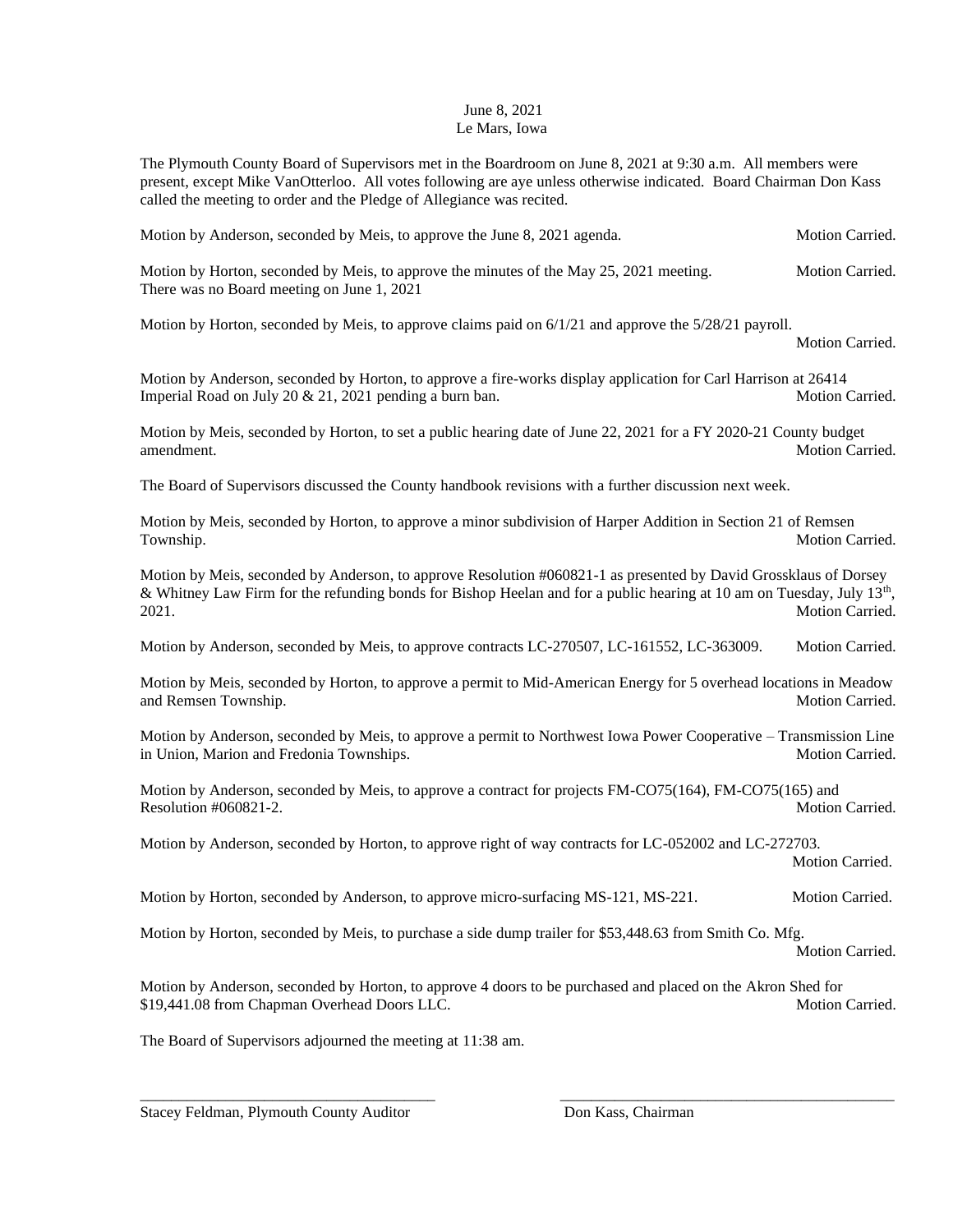## Plymouth County – Claims paid on 6-1-2021

| A & M Laundry                       | SHOP SUPPLIES          | 30.50    |
|-------------------------------------|------------------------|----------|
| Access Systems                      | copier contract        | 428.60   |
| Arnold Motor Supply                 | PARTS                  | 112.87   |
| Bentson Pest Control                | services               | 100.00   |
| Blohm Inspection/Enviromental       | OUTSIDE ENGINEERING    | 5821.00  |
| Bomgaars                            | supplies               | 528.70   |
| Barry Borchers                      | <b>FENCE</b>           | 599.73   |
| Steve Bunkers                       | mileage                | 49.28    |
| Callyo 2009 Corp                    | 12 system              | 1565.00  |
| Casey's Business                    | fuel                   | 4165.86  |
| CDW Government                      | computer supplies      | 396.44   |
| U.S. Postal Service                 | postage                | 1056.50  |
| <b>CWD</b>                          | kitchen supplies       | 2311.57  |
| Conner Delfs                        | meals                  | 36.11    |
| Dell Marketing                      | video editing pc       | 2017.14  |
| Diesel Specialties                  | OUTSIDE SERVICE        | 16064.90 |
| Document Depot                      | shredding              | 45.00    |
| Eakes Inc                           | office supplies        | 488.53   |
| Fastenal                            | custodial supplies     | 144.05   |
| Stacey Feldman                      | civil service meetings | 110.00   |
| Floyd Valley Healthcare             | ER services            | 455.00   |
| Forensic Education                  | CSI classes            | 449.00   |
| Frericks Repair                     | tires                  | 755.00   |
| Frontier                            | phone                  | 1022.74  |
| Get Branded 360                     | uniform                | 56.40    |
| Jolynn Goodchild                    | cell phone allowance   | 60.00    |
| Gordon Flesch Company               | copier maint           | 80.91    |
| Govconnection                       | monitors, supplies     | 1272.57  |
| Hardware Hank                       | SAFETY                 | 17.96    |
| Jamie Hauser                        | mileage                | 116.48   |
| HGM Associates                      | OUTSIDE ENGINEERING    | 1258.57  |
| Kara Holland                        | court reporter fees    | 61.50    |
| Horizon Distribution                | car wash card          | 50.00    |
| ICIT                                | membership             | 100.00   |
| IMWCA                               | work comp premium      | 17130.00 |
| Interstate Battery System           | <b>BATTERIES</b>       | 126.95   |
| Iowa Dept of Justice                | forfeiture funds       | 30.00    |
| Iowa Law Enforcement Academy        | taser school           | 100.00   |
| Iowa Prison Industries              | address poles          | 1340.00  |
| IPAC                                | FY 2021-22 voter fee   | 4216.96  |
| Jack's Uniforms                     | uniform                | 494.93   |
| Jim Jones                           | registration/material  | 560.40   |
| Keltek Inc.                         | vehicle supplies       | 1490.72  |
| KEMPS                               | kitchen supplies       | 169.56   |
|                                     | RIGHT-OF-WAY           | 1050.00  |
| Glenn Klemme Estate<br>Robin Klemme |                        |          |
|                                     | mileage                | 31.36    |
| Larry D & Terri Lee Koehn           | RIGHT-OF-WAY           | 2378.00  |
| K & S Krieg Land                    | RIGHT-OF-WAY           | 934.00   |
| Kunkel Cleaning                     | cleaning services      | 1720.00  |
| City of Le Mars                     | utilities              | 78.36    |
| Le Mars Ambulance Service           | SAFETY                 | 1115.00  |
| LeMars Daily Sentinel               | ad                     | 48.00    |
| L.G. Everist                        | GRANULAR               | 3621.58  |